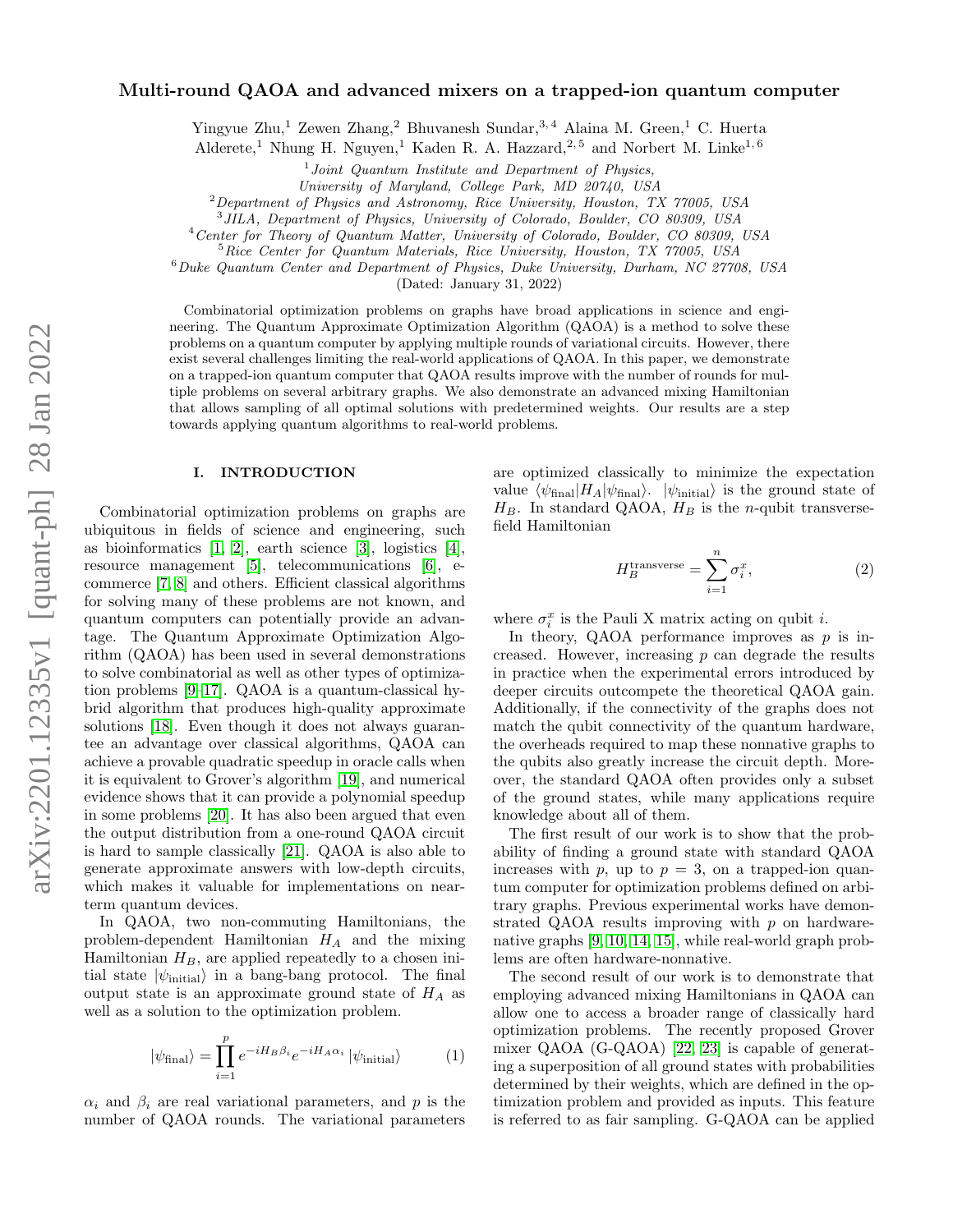to both unweighted and weighted graph problems. The n-qubit Grover mixer takes the form

<span id="page-1-1"></span>
$$
H_B^{\text{Grover}} = \prod_{i=1}^n \frac{1 + (1 - 2q)\sigma_i^z + 2\sqrt{q(1 - q)}\sigma_i^x}{2}, \quad (3)
$$

where  $q$  is related to the numerical weight assigned to each qubit, with  $q = 0.5$  corresponding to unweighted problems. Other important tasks relying on fair sampling include satisfiability (SAT)-based membership filters [\[24–](#page-7-9) [26\]](#page-7-10), proportional model sampling [\[27\]](#page-7-11), machine learning [\[28,](#page-7-12) [29\]](#page-7-13), and sampling the ground states of arbitrary classical spin Hamiltonians [\[30,](#page-7-14) [31\]](#page-7-15). Although in theory G-QAOA fairly samples ground states at any  $p$ , the total probability of finding ground states increases with p. While previous works have experimentally demonstrated one round of G-QAOA in Hamiltonian optimization problems on unweighted graphs [\[32,](#page-7-16) [33\]](#page-7-17), we apply G-QAOA to both weighted and unweighted graph problems up to  $p = 2$  on arbitrary graphs, and quantitatively evaluate the experimental fair sampling results.

The experiments are implemented on a programmable trapped-ion quantum computer, where up to five  $171\text{Yb}^+$ ions in a linear chain are used as qubits. The qubit states  $|0\rangle$  and  $|1\rangle$  are encoded in the two hyperfine ground states  $|F = 0, m_F = 0\rangle$  and  $|F = 1, m_F = 0\rangle$  in the  ${}^{2}S_{1/2}$  manifold. The qubits are initialized in  $|0\rangle$  by optical pumping and read out with state-dependent fluorescence. Quantum controls are implemented by coherently manipulating the qubit states with two counter-propagating Raman beams, one of which is split into individual beams to address each qubit separately (see Appendix [A](#page-5-0) for more details).

## <span id="page-1-2"></span>II. HIGHER-ROUND QAOA ON GRAPH PROBLEMS

In this section, we focus on finding a *maximum cut* on the bridge graph and an edge cover on the triangle, paw and square graphs with standard QAOA. All graphs discussed in this section are unweighted. A graph G is defined by a set of vertices  $v \in V$ ,  $|V| = N_v$ , and a set of edges  $e \in E$ ,  $|E| = N_e$ . A maximum cut is a partition of all vertices into two complementary sets where the number of edges between them is maximized. An edge *cover* is a subgraph  $G' \subseteq G$  in which every  $v \in V$  is connected to at least one edge  $E'$  included in  $G'$ . A graph can have multiple maximum cuts or edge covers.

When mapping the graphs onto a quantum computer, a qubit can represent either an edge or a vertex. In Max-Cut problems, the qubits encode the vertices. Each computational basis state represents a partition of V with all vertices corresponding to qubits in state  $|0\rangle$  in one set and the rest in the other set. The probability of finding each ground state is the population of the corresponding quantum state in  $|\psi_{\text{final}}\rangle$ . The problem Hamiltonian  $H_A$ 



<span id="page-1-0"></span>FIG. 1. Simulated and experimental results from standard QAOA for the edge cover and Max-Cut problems. The plots give the probability to find a solution on the trapped-ion machine compared to the ideal result for different numbers of QAOA rounds p. The graphs are indicated in the top left corner, i.e. the triangle (a), square (b), bridge (c) and paw graph (d). For edge cover problems (a,b,d) the black links show example solutions, for the Max-Cut problem (c) the red line indicates the unique cut. Circuits show one round of the problem unitary  $U_A = e^{-iH_A\alpha}$  and the mixer unitary  $U_B = e^{-iH_B\beta}$ , with purple gates parameterized by  $\alpha$  or  $\beta$ . The values of parameters  $\alpha_i$  and  $\beta_i$  are listed in Appendix [B.](#page-5-1) All qubits are initialized in the x-basis and measured in the z-basis (not shown). Statistical error bars on the data are smaller than the symbols. The dashed lines are a guide to the eye.

for Max-Cut problems is

$$
H_A^{\text{maxcut}} = \sum_{(i,j) \in E} \sigma_i^z \sigma_j^z,\tag{4}
$$

where  $\sigma^z$  is the Pauli Z operator. If  $(i, j)$  is an edge between sets,  $\sigma_i^z \sigma_j^z = -1$ .

In an edge cover problem, each qubit encodes a unique edge  $e \in E$ . Therefore, each computational basis state encodes a unique G' where the qubit state  $|0\rangle$  ( $|1\rangle$ ) means that the corresponding edge is included (not included) in  $G'$ .  $H_A$  encoding the edge cover problem is

<span id="page-1-3"></span>
$$
H_A^{\text{ec}} = \sum_{v \in V} \prod_{e \in E'(v)} \frac{1 - \sigma_e^z}{2},\tag{5}
$$

where  $E'(v)$  is the set of edges incident on vertex v in the subgraph  $G'$ .

In the experiment, the system is first prepared in the ground state of  $H_B$  in Eq. [\(2\)](#page-0-0),  $|\psi_{initial}\rangle = |++...+\rangle$  with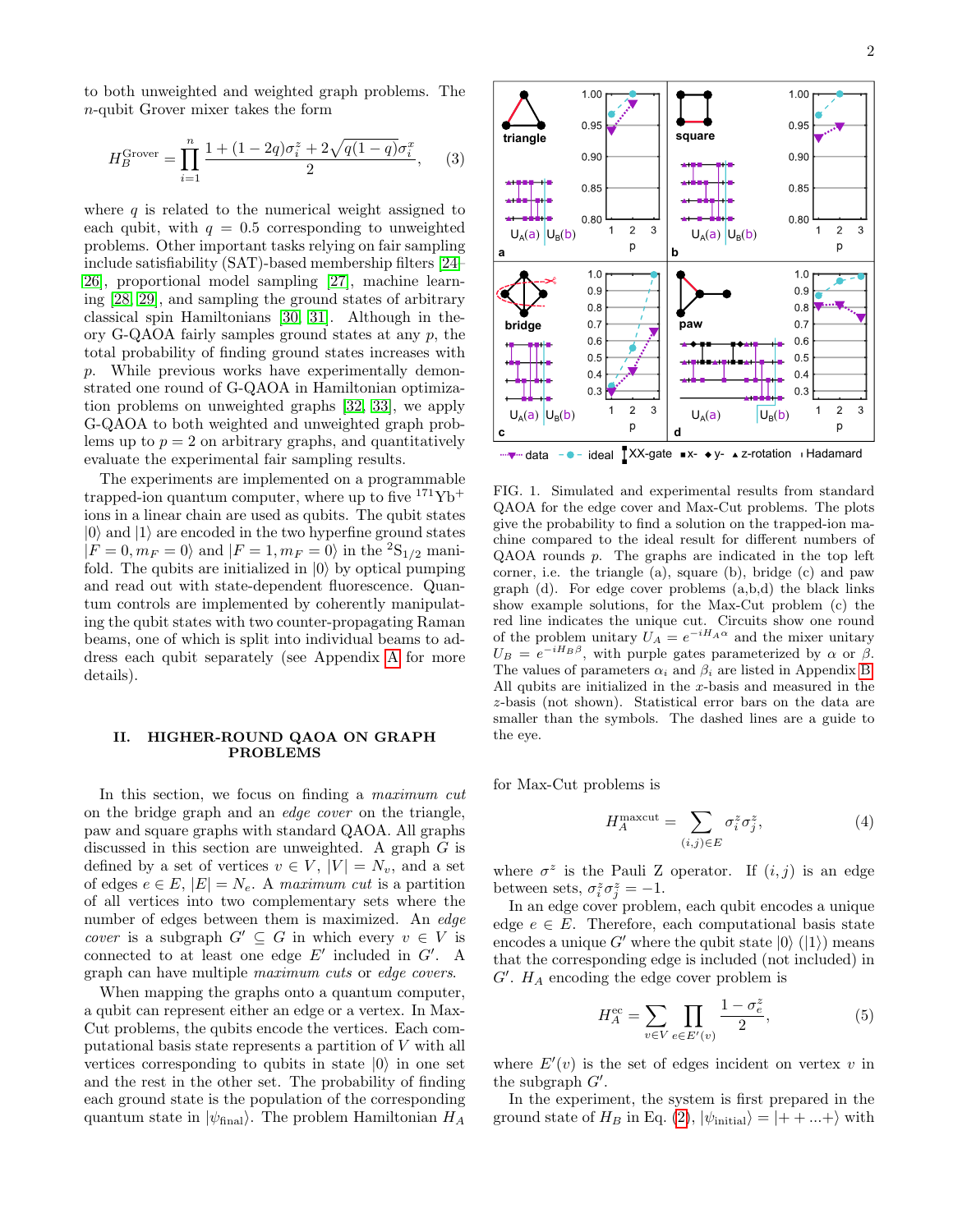| standard QAOA |     |          |          | G-QAOA   |                   |     |          |          |
|---------------|-----|----------|----------|----------|-------------------|-----|----------|----------|
| graph         |     | $p=1$    | $p=2$    | $p=3$    | graph             |     | $p=1$    | $p=2$    |
| triangle      | sim | 0.968    |          |          | triangle          | sim | 0.781    | 0.999    |
|               | exp | 0.943(2) | 0.986(1) |          |                   | exp | 0.739(2) | 0.751(2) |
| square        | sim | 0.966    |          |          | square            | sim | 0.770    | 0.801    |
|               | exp | 0.931(1) | 0.949(1) |          |                   | exp | 0.668(1) | 0.692(1) |
| paw           | sim | 0.871    | 0.958    | 0.985    | paw               | sim | 0.645    | 0.867    |
|               | exp | 0.812(2) | 0.819(1) | 0.743(2) |                   | exp | 0.548(2) | 0.551(2) |
| bridge        | sim | 0.330    | 0.557    | 0.996    |                   | sim | 0.105    | 0.835    |
|               | exp | 0.300(3) | 0.424(4) | 0.660(4) | paw<br>(weighted) | exp | 0.235(1) | 0.421(1) |
|               |     |          |          |          | square            | sim | 0.310    | 0.758    |
|               |     |          |          |          | weighted)         | exp | 0.255(1) | 0.497(1) |

<span id="page-2-0"></span>TABLE I. Simulated and experimental probabilities of finding a ground state for different  $p$  by standard QAOA (left half) and G-QAOA (right half) for the edge cover (triangle, paw, and square graph) and Max-Cut problems (bridge graph). The errors are the statistical 68.3% confidence interval.

 $|+\rangle = \frac{1}{4}$  $\overline{\overline{2}}(|0\rangle + |1\rangle)$ , by applying a Hadamard gate to each qubit. Then the system unitarily evolves under  $H_A$ and  $H_B$  alternately before being measured in the computational basis.

The results are shown in Fig. [1](#page-1-0) and in Table [I](#page-2-0) (left column). In the Max-Cut problem on the bridge graph, the probability of finding a maximum cut clearly improves with  $p$  [Fig. [1\(](#page-1-0)c)], despite the  $p$ -fold increase in the number of gate operations. Similarly, the probabilities of finding one edge cover on the triangle and square graph also increase with  $p$  [Fig. [1\(](#page-1-0)a,b)].

However, on the paw graph, the probability of finding an *edge cover* only improves marginally for  $p = 2$ and drops for  $p = 3$  [Fig. [1\(](#page-1-0)d)]. In this problem, the implementation of  $H_A^{\text{ec}}$  requires seven two-qubit entangling gates, the most among all four problems, and the additional gate error outweighs the theoretical gain with increasing p. The question then arises whether there are alternatives to increasing  $p$  that will improve the solution probability. One such idea is to use more sophisticated mixers, an example of which is the Grover-mixer given in Eq. [\(3\)](#page-1-1). While, as we will see, this does not increase the solution probability for a fixed gate depth, it does enable the solution of a new class of graph optimization problem—sampling problems.

## III. SAMPLING WITH G-QAOA ON UNWEIGHTED GRAPHS

All four unweighted graph problems studied in Sec. [II](#page-1-2) have more than one solution, but the standard QAOA favors only one. G-QAOA samples all ground states with equal probability at any  $p$  on unweighted graphs. In this section, the goal is to find all solutions for the three edge cover problems studied in Sec. [II](#page-1-2) by using G-QAOA.  $H_A^{\rm ec}$ is given in Eq.  $(5)$ . But now  $H_B$  is the Grover mixer for unweighted graphs given in Eq. [\(3\)](#page-1-1) with  $q = 0.5$ . Circuits for implementing the Grover mixer can be found in Fig. [4](#page-5-2)

and Fig. [5](#page-5-3) in Appendix [B.](#page-5-1)

Fig. [2](#page-4-0) shows the individual probabilities of finding each ground state for each problem, and Table [I](#page-2-0) gives the total probability of finding all ground states. The blue bars in Fig. [2](#page-4-0) demonstrate our claim that standard QAOA favors one solution more than others, while the purple bars show that G-QAOA does not. In the G-QAOA result for the edge cover problem on the triangle graph at  $p = 1$ , the experiment closely approximates the simulation. Furthermore, we see a small improvement in the total ground state probabilities at  $p = 2$  compared with  $p = 1$  for all three graphs despite the deeper circuits at higher  $p$ .

Fairness describes how well the experimentally sampled distribution represents the ideal distribution. The fair sampling of ground states with equal probabilities provides a convenient method to enumerate all ground states of a problem. One measure of the efficiency of the enumeration is the average number of experimental shots required to observe each ground state at least once. To estimate this, we sample the states from the experimentally measured distributions on a classical computer. For each experimental distribution, we record the number of random draws required to observe any  $N_q$  different ground states at least once, varying  $N_g$  from 2 to the total number of ground states. For each  $N_q$  we repeat the procedure for 100,000 times to determine the average number of draws and the uncertainty.

Table [II](#page-3-0) shows that, at  $p = 1$ , G-QAOA and QAOA perform similarly at enumerating ground states, with QAOA being marginally more efficient in most cases. The only exception is the paw graph problem for  $N_g =$ 5, where the ground state with the smallest probability found by QAOA (the fourth ground state from the left, see Fig. [2\)](#page-4-0) has considerably lower probability in both simulation and experiment than the ground state with the smallest probability found by G-QAOA. Since the efficiency of enumerating by sampling is limited by the ground states with the lowest probability, G-QAOA shows an advantage in this case. QAOA at  $p = 2$  sup-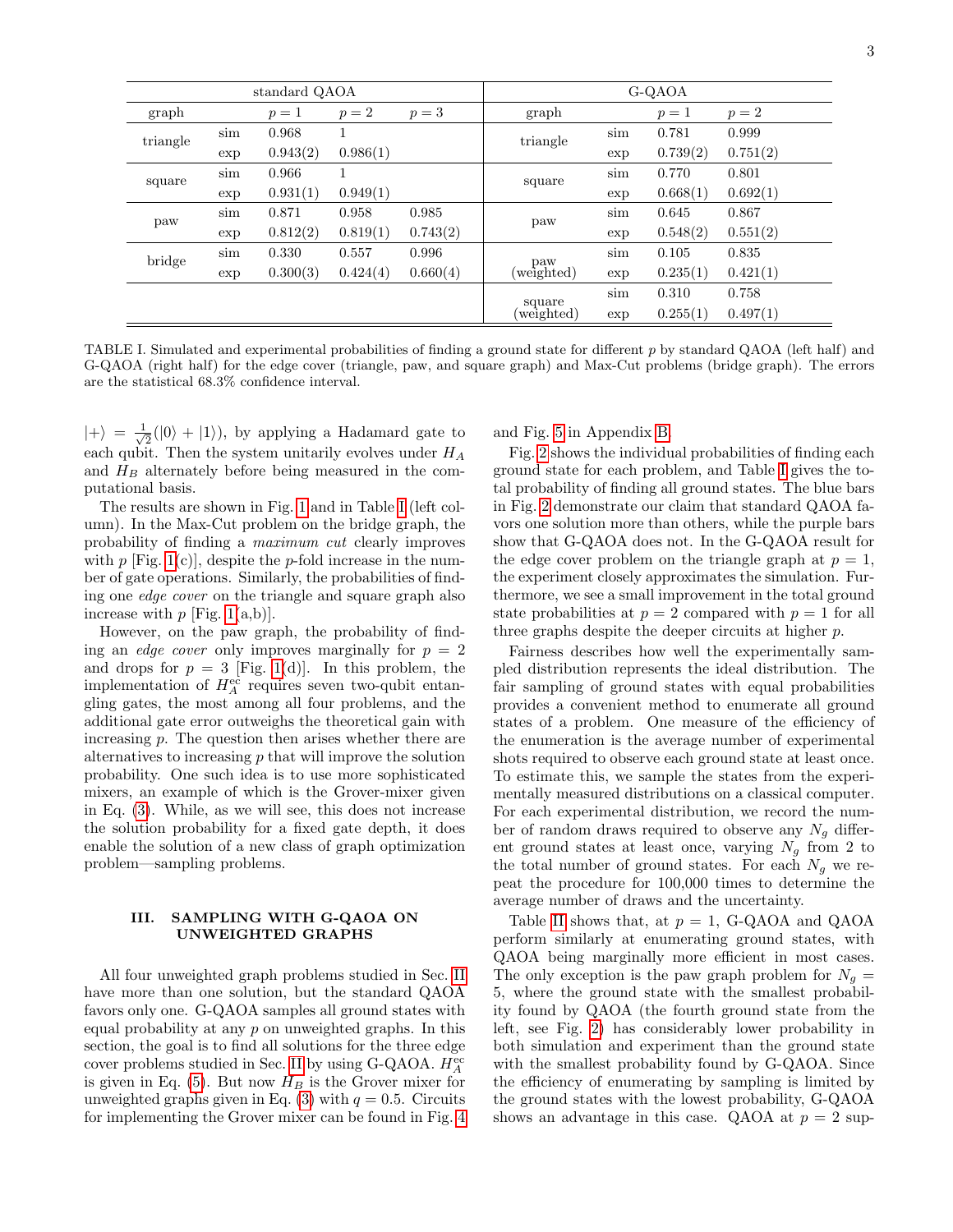|          |       | $(N_g)$ | $\overline{2}$ | 3       | $\overline{4}$ | $\overline{5}$ | 6        | $\overline{7}$ |
|----------|-------|---------|----------------|---------|----------------|----------------|----------|----------------|
| triangle | $p=1$ | QAOA    | 2.58           | 5.00    | 10.16          |                |          |                |
|          |       | G-QAOA  | 3.15           | 5.87    | 11.28          |                |          |                |
|          | $p=2$ | QAOA    | 10.43          | 26.48   | 60.50(1)       |                |          |                |
|          |       | G-QAOA  | 3.11           | 5.82    | 11.30(2)       |                |          |                |
|          | $p=1$ | QAOA    | 3.13           | 6.15    | 11.65          | 33.34          |          |                |
| paw      |       | G-QAOA  | 4.12           | 7.19    | 11.91          | 21.54          |          |                |
|          |       | QAOA    | 6.44           | 14.93   | 29.20(6)       | 66.0(1)        |          |                |
|          | $p=2$ | G-QAOA  | 4.09           | 7.20(1) | 11.93          | 21.61(3)       |          |                |
|          | $p=1$ | QAOA    | 2.53           | 4.28    | 6.55           | 9.78           | 15.05    | 25.09          |
| square   |       | G-QAOA  | 3.16           | 5.22    | 7.84           | 11.4(1)        | 16.82    | 28.12          |
|          | $p=2$ | QAOA    | 6.64           | 15.33   | 28.41          | 53.7(1)        | 171.1(5) | 493(1)         |
|          |       | G-QAOA  | 3.25           | 5.36    | 7.99           | 11.56          | 16.87    | 27.69          |

<span id="page-3-0"></span>TABLE II. Number of draws required to see  $N_g$  ground states on unweighted graphs. Average and error bars are calculated from 100,000 independent trials. All error bars less than 0.01 are not included in the table. In comparison, if this similar counting test is done on random guessing  $(p = 0)$ , it will take 16.64(3), 36.58(6) and 41.40(4) of draws in these three graphs to get all ground states.

presses some ground states more strongly than at  $p = 1$ , and therefore has the worst results. G-QAOA at  $p = 2$ shows results similar to G-QAOA at  $p = 1$ , with slight improvement seen in a few cases. This differs from the ideal prediction that the number of draws required should decrease from  $p = 1$  to  $p = 2$  for G-QAOA since the total probability of ground states grows. However, in experiment the total probabilities do not increase significantly due to decoherence (see Table. [I\)](#page-2-0). For the same reason, we see that most often QAOA at  $p = 1$  requires the least number of draws to find  $N_g$  ground states, while theory predicts that G-QAOA at  $p = 2$  should have an advantage in most cases, especially when  $N_q$  is close to the total number of ground states. Nevertheless, G-QAOA at  $p = 1$  and  $p = 2$  still require fewer samples than random guessing to obtain all ground states.

## IV. FAIR-SAMPLING WITH G-QAOA ON WEIGHTED GRAPHS

In this section, we solve the edge cover problem when a numerical weight  $(1 - q) > 0$  with  $q \neq 0.5$  is assigned to each edge on the paw and square graph. The weight of each subgraph G' is defined as  $P_{G'} = (1 - q)^{n'} q^{n - n'}$ , where  $n'$  is the number of edges included in  $G'$ . G-QAOA samples all ground states, with squared amplitudes proportional to these weights.

 $H_A^{\text{ec}}$  is given in Eq. [\(5\)](#page-1-3) as in the previous two Sections.  $H_B$  is the Grover mixer given in Eq. [\(3\)](#page-1-1). The initial state is prepared by applying

$$
U = e^{-i\sigma^y \sin^{-1} \sqrt{q}} \tag{6}
$$

to each qubit in  $|0\rangle$ . Fig. [3](#page-4-1) shows the G-QAOA results on a paw graph with  $q = 0.7$  and a square graph with  $q = 0.75$ , and compares them to the ideal population distributions.

|            |          | $p=1$    | $p=2$  |
|------------|----------|----------|--------|
|            | triangle | 5754(32) | 406(8) |
| unweighted | paw      | 328(4)   | 208(4) |
|            | square   | 602(13)  | 192(4) |
| weighted   | paw      | 38(1)    | 90(1)  |
|            | square   | 35(1)    | 45(1)  |
|            |          |          |        |

(a) Experimental data

|            |          | $p=1$     | $p=2$                |
|------------|----------|-----------|----------------------|
|            | triangle |           | 6526(3259) 4337(943) |
| unweighted | paw      |           | 1882(217) 4044(702)  |
|            | square   | 2544(414) | 2318(247)            |
| weighted   | paw      | 297(74)   | 1958(675)            |
|            | square   | 674(82)   | 1370(270)            |

<span id="page-3-1"></span>(b) Synthetic data

TABLE III. Number of shots to reject the fair sampling hypothesis by re-sampling from the experimental data and the synthetic data. The synthetic data is randomly drawn from the ideal distributions. Averages and error bars are calculated by repeating the "shots to reject" test 10 times.

To allow direct fairness comparisons between results for problems with different numbers of ground states and different sample sizes  $N$  on weighted graphs, we need a metric that is insensitive to these problem specifics. Fairness of the sampling result can be quantified as the discrepancy between the ideal ground state distribution  $Q_2$  and the experimentally measured ground state distribution  $Q_1$ , which is obtained by post-selecting out all ground states from 4000 experimental shots. The first method we adopt is the "shots to reject" method, proposed in Ref. [\[32\]](#page-7-16), which is constructed based on the chi-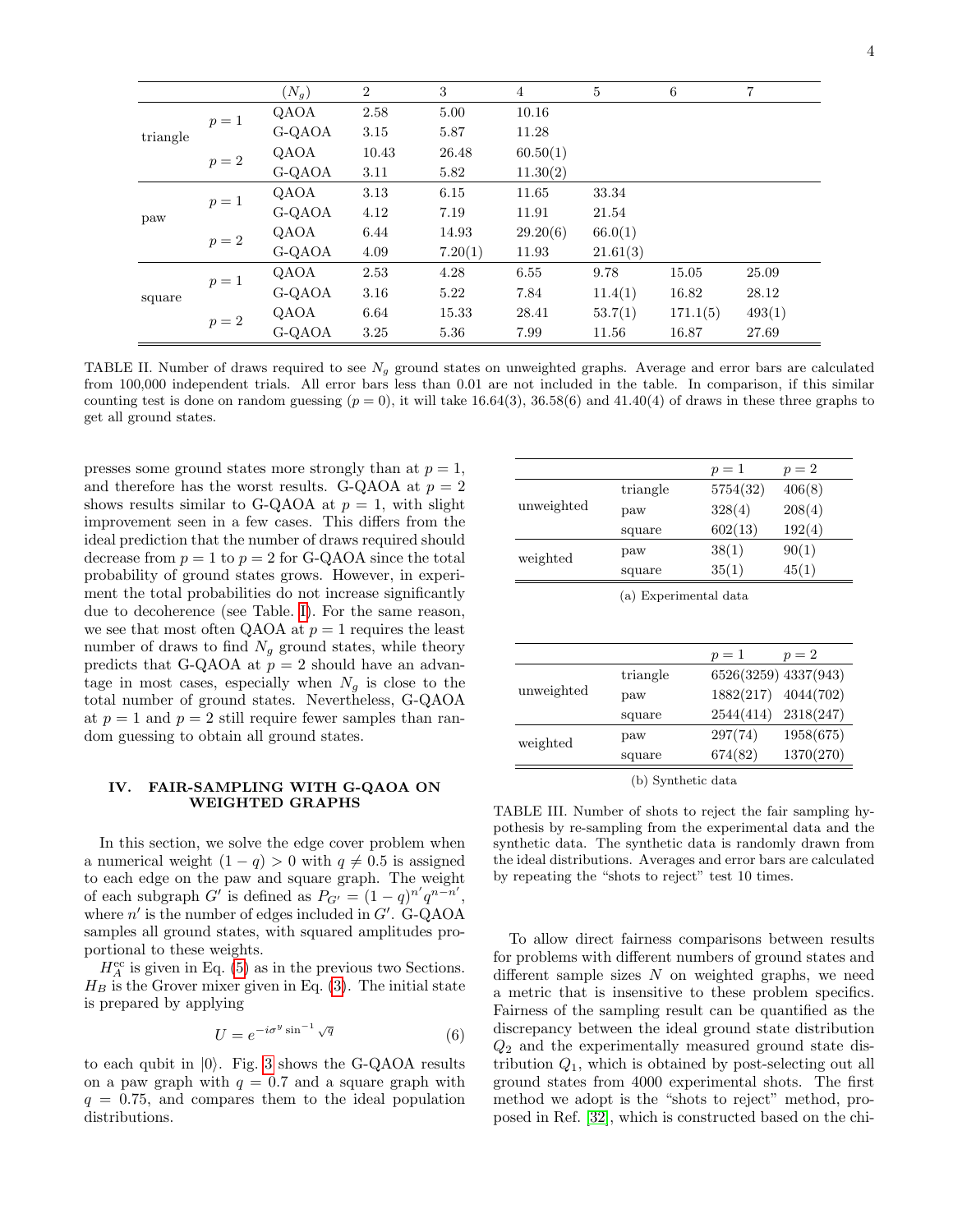

<span id="page-4-0"></span>FIG. 2. Simulated and experimental probabilities of finding each ground state by standard QAOA and G-QAOA for the edge cover problems on the triangle, paw, and square graph. Each plot compares the individual probabilities of finding each ground state at the same  $p$  for the same problem between standard QAOA and G-QAOA. Different edge covers are illustrated at the bottom of each plot on the horizontal axis, with edges included in each specific edge cover colored in black and edges not included colored in red. Simulated probabilities are delineated in contour with solid black lines, overlapping with corresponding experimental data plotted with colored bar without any outline. Error bars are shown as short black dashes.

squared  $(\chi^2)$  test. By re-sampling from  $Q_1$ , the goal is to compute the number of samples,  $N^*$ , needed to reject the null hypothesis  $H_0$  at a selected significance level. Here,  $H_0$  is that  $Q_1$  is sampled from  $Q_2$ . The more the experimental data  $Q_1$  deviates from the ideal distribution  $Q_2$ , the smaller  $N^*$  will be. To find  $N^*$ , we follow the described protocol: 1) randomly draw 1000 sets of samples of size M (starting from  $M = 2$ ) from  $Q_1$ , perform  $\chi^2$  test between each sampled distribution and  $Q_2$ , and record the 1000 p-values from the tests 2) compare the median of the p-values with the preset significance level, which is chosen to be 0.05 here, 3) if the median of the p-values exceeds the threshold, set  $M := 2M$  and repeat steps 1 to 2; otherwise, if the median p-value is smaller than threshold,  $H_0$  is rejected, then a bisection method is used to located the exact  $N^*$  between M and  $M/2$ .

Table [III](#page-3-1) shows the results from experimental data with synthetic data for comparison, where synthetic data

|            | triangle              | $p=1$<br>0.0007(4) | 0.007(2)               |
|------------|-----------------------|--------------------|------------------------|
| unweighted | paw                   | 0.015(2)           | 0.016(2)               |
|            | square                | 0.007(1)           | 0.020(2)               |
|            | paw                   | 0.079(8)           | 0.037(4)               |
| weighted   | square                | 0.089(9)           | 0.074(6)               |
|            | (a) Experimental data |                    |                        |
|            |                       |                    |                        |
|            |                       |                    |                        |
|            |                       |                    |                        |
|            |                       | $p=1$              | $p=2$                  |
|            | triangle              | 0.0004(2)          |                        |
|            | paw                   | 0.0006(3)          | 0.0003(1)<br>0.0005(2) |
|            | square                | 0.0008(3)          | 0.0007(3)              |
| unweighted | paw                   | 0.004(2)           |                        |
| weighted   | square                | 0.0021(8)          | 0.0005(2)<br>0.0009(3) |

<span id="page-4-2"></span>perimental data, and synthetic data. The error bar on each experimental result is calculated by resampling from the experimental distribution 300 times, while for each synthetic result it comes from 300 sets of synthetic data generated for each problem.



<span id="page-4-1"></span>FIG. 3. Simulated and experimental results from G-QAOA for the edge cover problem on the weighted paw (top) and square (bottom) graph.

are random samples drawn from  $Q_2$  on a classical computer. Some ground states on the weighted graphs have very small expected populations, causing  $H_0$  to be more easily rejected in the  $\chi^2$  test, which contributes to the sampling results being overall less fair on the weighted than on the unweighted graphs for both experimental and synthetic data. We see a clear improvement in the fairness going from  $p=1$  to  $p=2$  in both weighted problems. This is due to G-QAOA boosting the probabilities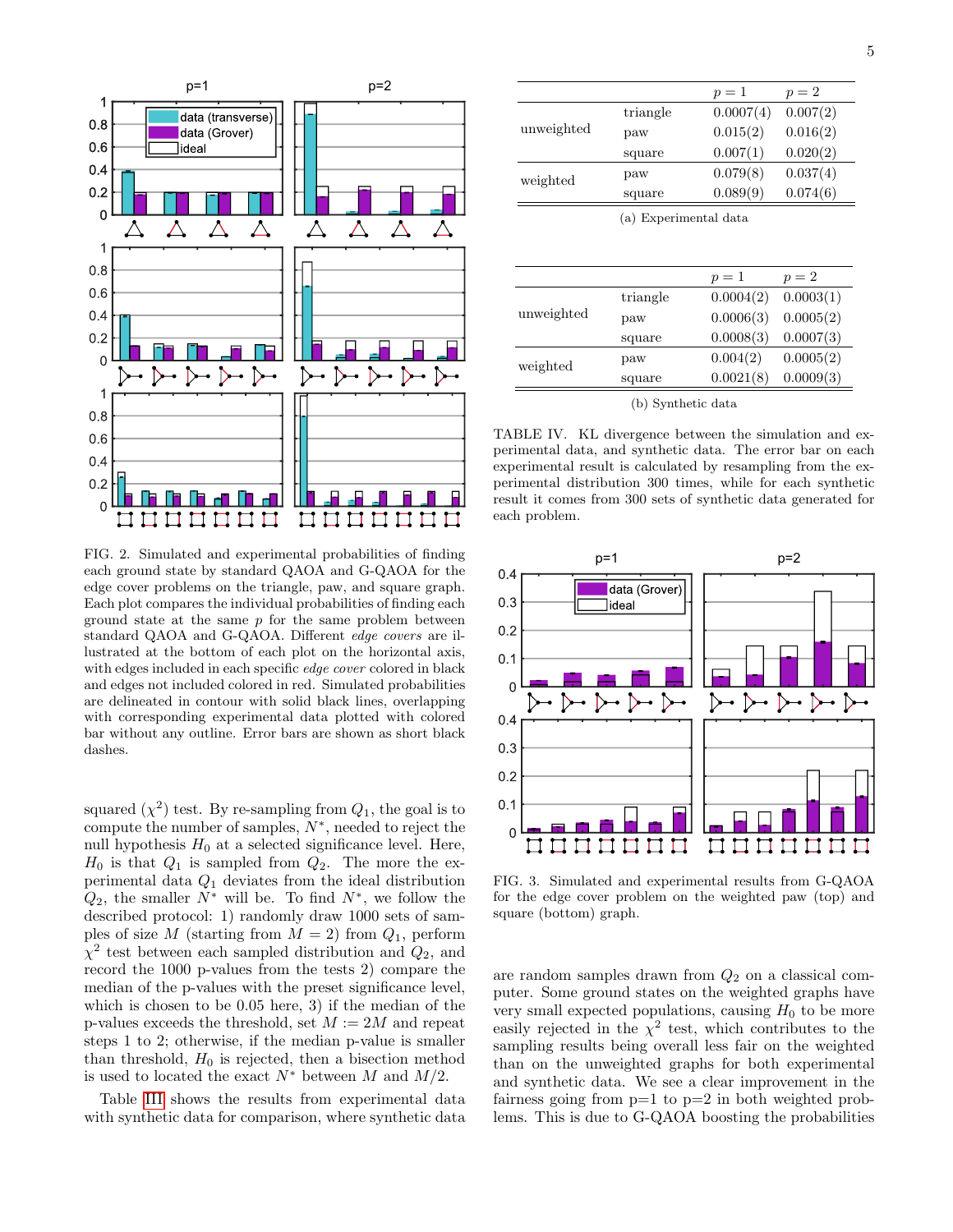of most of the ground states, including the least likely one, in each problem (see Fig. [3](#page-4-1) and Table [I\)](#page-2-0). When generating the synthetic data with a fixed number of draws from the entire population, the ground state counts are larger for  $p = 2$  than  $p = 1$ , leading to different "shots to reject" results.

An alternative way to characterize the differences between probability distributions is the Kullback–Leibler (KL) divergence, which is defined as

$$
D_{KL}(Q_1||Q_2) = \sum_{x \in X} Q_1(x) \frac{Q_1(x)}{Q_2(x)},\tag{7}
$$

where  $X$  is the sample space. It can be intuitively understood as the information loss when we model  $Q_2$  by  $Q_1$ , providing the distance between the two distributions.

The results for the KL divergence analysis are presented in Table [IV.](#page-4-2) All trends are consistent with that seen in the "shots to reject" analysis.

#### V. OUTLOOK

In this work, we experimentally demonstrated that the standard QAOA results improve with increasing p up to  $p = 3$  in optimization problems on arbitrary graphs, and show fair sampling results of G-QAOA up to  $p = 2$  on both unweighted and weighted graphs on a trapped-ion quantum computer. To push beyond these small demonstration problems, advances in fidelity and system size of the quantum hardware are crucial. Additionally, future studies on large-scale arbitrary graphs will challenge the connectivity of all hardware platforms, which highlights the importance of efficiently matching graphs and architectures.

Although G-QAOA does not show an advantage at enumerating the ground states over standard QAOA or when going to higher  $p$  on unweighted graphs due to experimental noise, we do observe that the total probabilities of ground states grow with increasing p in all cases. We also observe the fairness of sampling improves with increasing  $p$  in the two weighted problems. Future experiments could look at the relative advantage provided by more advanced mixers, such as the QED-inspired mixer designed for constrained flow problems [\[34\]](#page-7-18), follow general guidelines to engineer mixers that ensure solutions satisfy desired constraints [\[35\]](#page-7-19) or symmetries [\[36\]](#page-7-20), and study circuits which preserve specific physical symmetries in optimization problems in fermionic systems [\[37\]](#page-7-21).

## ACKNOWLEDGMENTS

KRAH and NML acknowledge funding by the Office of Naval Research (N00014-20-1-2695). This research was supported in part by the NSF (PHY-1430094, PHY-1848304, CMMI-2037545) and the Robert A. Welch Foundation (C-1872). AMG is supported by a Joint

Quantum Institute Postdoctoral Fellowship. NML acknowledges support by the Maryland-Army-Research-Lab Quantum Partnership (W911NF1920181).

#### <span id="page-5-0"></span>Appendix A: Experimental Setup

The experiment is implemented on a programmable universal trapped-ion quantum computer with up to nine qubits and individual ion addressability. The native gate set includes single-qubit rotations around an arbitrary axis  $\vec{n}$  in the x-y plane of the Bloch sphere by angle  $\theta$ ,  $R(\hat{n}, \theta) = e^{-i\vec{\sigma} \cdot \vec{n} \theta/2}$ , rotations around the z axis  $R_z(\theta) = e^{-i\sigma_z \theta/2}$ , and the two-qubit interaction  $XX = e^{i\theta \sigma_x^i \sigma_x^j}$  between any pair of qubits for arbitrary  $\theta$ . The  $R(\hat{n}, \theta)$  are realized via resonant Raman transitions with duration proportional to  $\theta$ . The  $R_z(\theta) = e^{-i\sigma_z \theta/2}$ gates are classical phase advances in the laser beam controllers. The two-qubit entangling gates are implemented using the Mølmer-Sørensen scheme [\[38,](#page-7-22) [39\]](#page-7-23), where the qubit spin states and the collective motional modes of the ion chain are coupled and decoupled via amplitudemodulated laser pulses [\[40\]](#page-7-24). More details about the experimental setup are described in Ref. [\[41\]](#page-7-25).

#### <span id="page-5-1"></span>Appendix B: Circuits and parameters

The circuit in Fig. [4](#page-5-2) shows the 3-qubit Grover mixer for unweighted problems used in the edge cover problem on the unweighted triangle graph. Fig. [5](#page-5-3) shows the 4 qubit Grover mixer. Variational parameters  $\alpha$  and  $\beta$  for each problem are listed in Table [V.](#page-6-10)



<span id="page-5-2"></span>FIG. 4. 3-qubit Grover mixer for unweighted problems in Eq. [\(3\)](#page-1-1) with  $n = 3$  and  $q = 0.5$ .



<span id="page-5-3"></span>FIG. 5. 4-qubit Grover mixer in Eq. [\(3\)](#page-1-1) with  $n = 4$  and arbitrary q. The last qubit acts as an ancilla qubit.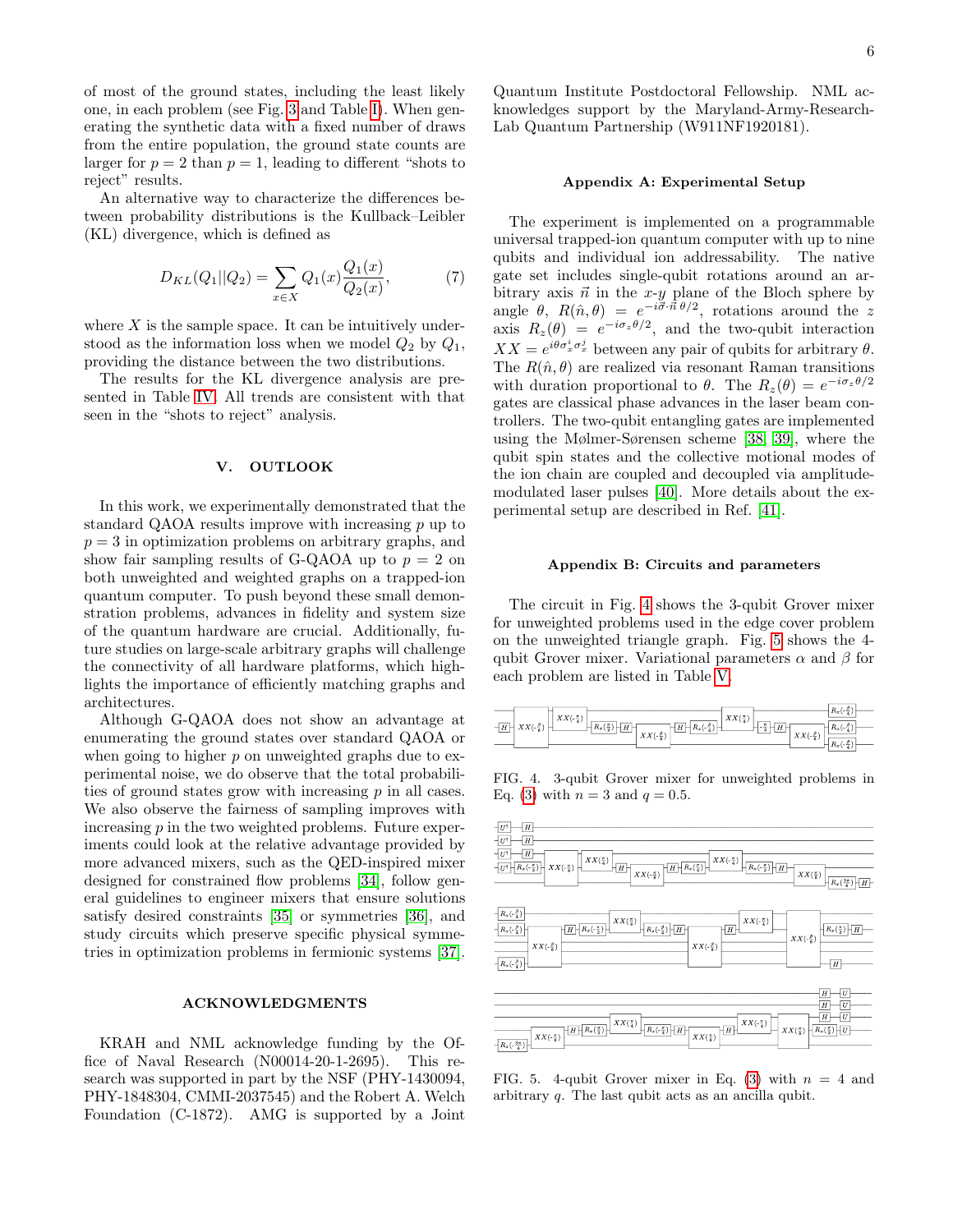|          | $p=1$                             | $p=2$                                | $p=3$                                |
|----------|-----------------------------------|--------------------------------------|--------------------------------------|
|          | $\alpha = -0.95, \beta = 1.00$    | $\alpha_1 = -0.83, \beta_1 = 3.14$   |                                      |
| triangle |                                   | $\alpha_2 = 0.85, \beta_2 = -1.66$   |                                      |
|          | $\alpha = -0.87, \ \beta = -2.60$ | $\alpha_1 = 0.80, \beta_1 = -1.58$   |                                      |
| square   |                                   | $\alpha_2 = -0.82, \beta_2 = -2.28$  |                                      |
|          | $\alpha = 1.04, \beta = -0.61$    | $\alpha_1 = 0.62, \beta_1 = 0.75$    | $\alpha_1 = 0.5, \ \beta_1 = 1.6$    |
| paw      |                                   | $\alpha_2 = 0.88, \beta_2 = -1.04$   | $\alpha_2 = -0.5, \ \beta_2 = \ 0.5$ |
|          |                                   |                                      | $\alpha_3 = -0.5, \ \beta_3 = \ 0.3$ |
|          | $\alpha = 0.29, \beta = 0.31$     | $\alpha_1 = -0.55, \beta_1 = 0.42$   | $\alpha_1 = -2.09, \beta_1 = 0.43$   |
| bridge   |                                   | $\alpha_2 = -2.95, \ \beta_2 = 0.87$ | $\alpha_2 = -2.17, \ \beta_2 = 1.28$ |
|          |                                   |                                      | $\alpha_3 = -1.02, \beta_3 = 2.3$    |

(a) Standard QAOA parameters corresponding to results in Fig. [1](#page-1-0) and Table [I](#page-2-0) (left)

|        | $p=1$                                  | $p=2$                             |        | $p=1$                                                          | $p=2$                             |
|--------|----------------------------------------|-----------------------------------|--------|----------------------------------------------------------------|-----------------------------------|
|        | triangle $\alpha = 2.48, \beta = 1.37$ | $\alpha_1 = 0.69, \beta_1 = 1.32$ | square | $\alpha = 2.67, \beta = -2.30 \alpha_1 = 0.68, \beta_1 = 2.20$ |                                   |
|        |                                        | $\alpha_2 = 1.22, \beta_2 = 0.92$ |        |                                                                | $\alpha_2 = 1.05, \beta_2 = 1.95$ |
| square | $\alpha = 0.65, \beta = 1.46$          | $\alpha_1 = 0.48, \beta_1 = 1.52$ |        |                                                                |                                   |
|        |                                        | $\alpha_2 = 0.91, \beta_2 = 0.92$ | paw    | $\alpha = -2.85, \beta = 2.81 \alpha_1 = 2.05, \beta_1 = 2.80$ |                                   |
| paw    | $\alpha = 0.79, \beta = 1.60$          | $\alpha_1 = 0.56, \beta_1 = 1.47$ |        |                                                                | $\alpha_2 = 1.98, \beta_2 = 2.98$ |
|        |                                        | $\alpha_2 = 0.98, \beta_2 = 1.17$ |        |                                                                |                                   |
|        |                                        |                                   |        |                                                                |                                   |

(b) G-QAOA parameters for unweighted problems corresponding to results in Fig. [2](#page-4-0) and Table [I](#page-2-0) (right) (c) G-QAOA parameters for weighted problems corresponding to results in Fig. [3](#page-4-1)

<span id="page-6-10"></span>TABLE V. Standard QAOA and G-QAOA parameters.

- <span id="page-6-0"></span>[1] D. K. Duvenaud, D. Maclaurin, J. Iparraguirre, R. Bombarell, T. Hirzel, A. Aspuru-Guzik, and R. P. Adams, Convolutional networks on graphs for learning molecular fingerprints, in [Advances in Neural Information Process](https://proceedings.neurips.cc/paper/2015/file/f9be311e65d81a9ad8150a60844bb94c-Paper.pdf)[ing Systems](https://proceedings.neurips.cc/paper/2015/file/f9be311e65d81a9ad8150a60844bb94c-Paper.pdf), Vol. 28, edited by C. Cortes, N. Lawrence, D. Lee, M. Sugiyama, and R. Garnett (Curran Associates, Inc., 2015).
- <span id="page-6-1"></span>[2] X. Yue, Z. Wang, J. Huang, S. Parthasarathy, S. Moosavinasab, Y. Huang, S. M. Lin, W. Zhang, P. Zhang, and H. Sun, Graph embedding on biomedical networks: methods, applications and evaluations, [Bioinformatics](https://doi.org/10.1093/bioinformatics/btz718) 36[, 1241 \(2020\).](https://doi.org/10.1093/bioinformatics/btz718)
- <span id="page-6-2"></span>[3] A. Hobé, D. Vogler, M. P. Seybold, A. Ebigbo, R. R. Settgast, and M. O. Saar, Estimating fluid flow rates through fracture networks using combinatorial optimization, [Adv Water Resour](https://doi.org/https://doi.org/10.1016/j.advwatres.2018.10.002) 122, 85 (2018).
- <span id="page-6-3"></span>[4] A. Sbihi and R. W. Eglese, Combinatorial optimization and green logistics, 4OR 5[, 99 \(2007\).](https://doi.org/10.1007/s10288-007-0047-3)
- <span id="page-6-4"></span>[5] M. Eskandarpour, P. Dejax, J. Miemczyk, and O. Péton, Sustainable supply chain network design: An optimization-oriented review, Omega 54[, 11 \(2015\).](https://doi.org/https://doi.org/10.1016/j.omega.2015.01.006)
- <span id="page-6-5"></span>[6] M. Resende, [Combinatorial Optimization in Telecommu](https://doi.org/10.1007/978-1-4613-0233-9_4)[nications](https://doi.org/10.1007/978-1-4613-0233-9_4) (Springer, Boston, MA, 2003).
- <span id="page-6-6"></span>[7] W. Fan, Y. Ma, Q. Li, Y. He, E. Zhao, J. Tang, and D. Yin, Graph neural networks for social recommendation (2019), [arXiv:1902.07243 \[cs.IR\].](https://arxiv.org/abs/1902.07243)
- <span id="page-6-7"></span>[8] F. Zhang, N. J. Yuan, D. Lian, X. Xie, and W.-Y.

Ma, Collaborative knowledge base embedding for recommender systems, Proc. ACM SIGKDD Int. Conf. Knowl.  $(2016).$ 

- <span id="page-6-8"></span>[9] A. Bengtsson, P. Vikstål, C. Warren, M. Svensson, X. Gu, A. F. Kockum, P. Krantz, C. Križan, D. Shiri, I.-M. Svensson, G. Tancredi, G. Johansson, P. Delsing, G. Ferrini, and J. Bylander, Improved success probability with greater circuit depth for the quantum approximate optimization algorithm, [Phys. Rev. Applied](https://doi.org/10.1103/PhysRevApplied.14.034010) 14, 034010 [\(2020\).](https://doi.org/10.1103/PhysRevApplied.14.034010)
- <span id="page-6-9"></span>[10] M. P. Harrigan, K. J. Sung, M. Neeley, K. J. Satzinger, F. Arute, K. Arya, J. Atalaya, J. C. Bardin, R. Barends, S. Boixo, M. Broughton, B. B. Buckley, D. A. Buell, B. Burkett, N. Bushnell, Y. Chen, et al., Quantum approximate optimization of non-planar graph problems on a planar superconducting processor, [Nat. Phys.](https://doi.org/10.1038/s41567-020-01105-y) 17, 332 [\(2021\).](https://doi.org/10.1038/s41567-020-01105-y)
- [11] X. Qiang, X. Zhou, J. Wang, C. M. Wilkes, T. Loke, S. O'Gara, L. Kling, G. D. Marshall, R. Santagati, T. C. Ralph, J. B. Wang, J. L. O'Brien, M. G. Thompson, and J. C. F. Matthews, Large-scale silicon quantum photonics implementing arbitrary two-qubit processing, [Nat. Pho](https://doi.org/10.1038/s41566-018-0236-y)tonics 12[, 534 \(2018\).](https://doi.org/10.1038/s41566-018-0236-y)
- [12] M. Willsch, D. Willsch, F. Jin, H. De Raedt, and K. Michielsen, Benchmarking the quantum approximate optimization algorithm, [Quantum Inf. Process](https://doi.org/10.1007/s11128-020-02692-8) 19, 197 [\(2020\).](https://doi.org/10.1007/s11128-020-02692-8)